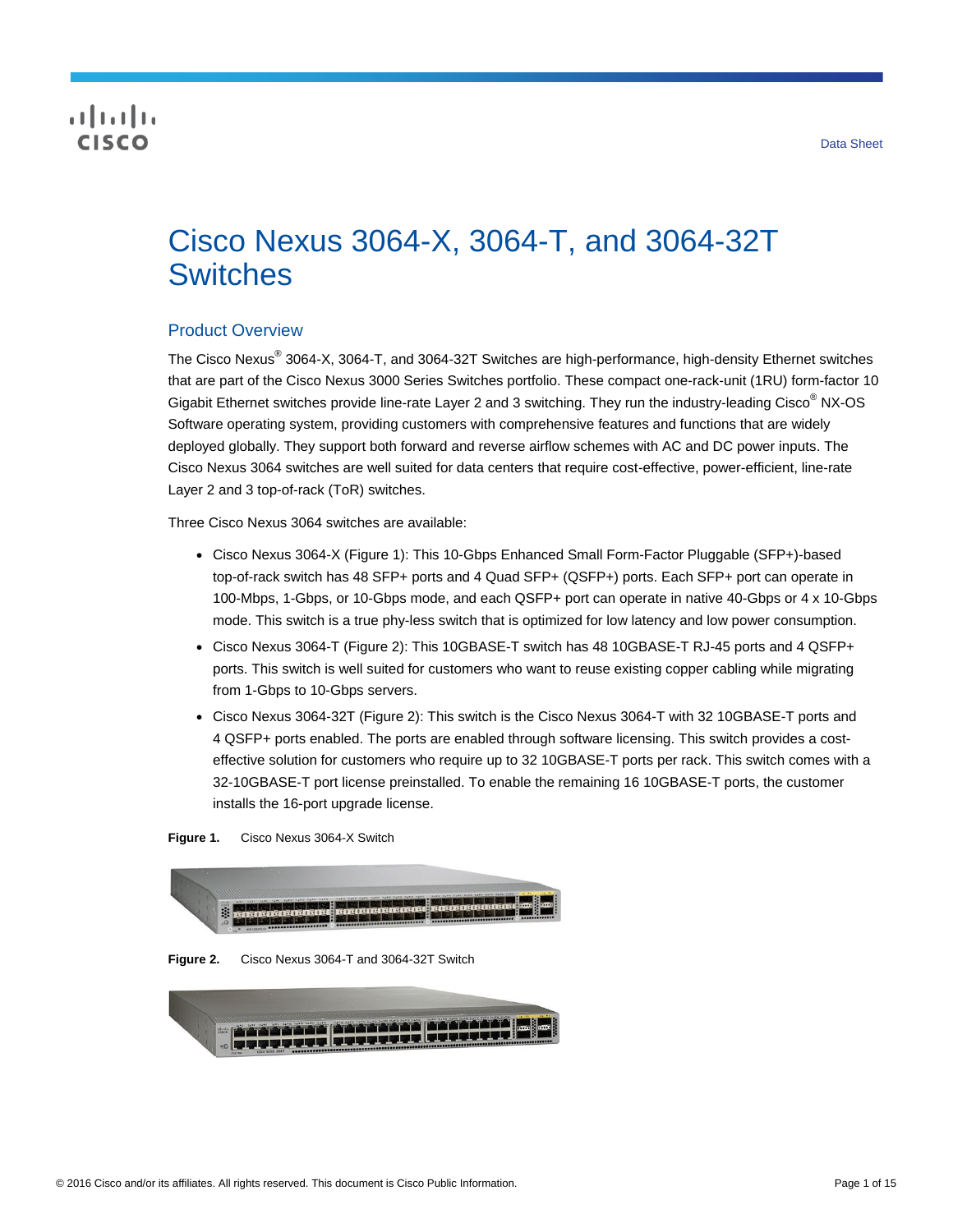# Main Benefits

The Cisco Nexus 3064 switches provide the following main benefits:

- Wire-rate Layer 2 and 3 switching on all ports
	- The Cisco Nexus 3064 switches provide Layer 2 and 3 switching of up to 1.2 terabits per second (Tbps) and more than 950 million packets per second (mpps) in a compact 1RU form factor.
- Ultra-low latency
	- The Cisco Nexus 3064 switches deliver ultra-low nominal latency that allows customers to implement high-performance infrastructure for high-frequency trading (HFT) workloads.
- Purpose-built on Cisco NX-OS operating system with comprehensive, proven innovations
	- Virtual PortChannel (vPC) provides Layer 2 multipathing through the elimination of Spanning Tree Protocol and enables fully utilized bisectional bandwidth and simplified Layer 2 logical topologies without the need to change the existing management and deployment models.
	- PowerOn Auto Provisioning (POAP) enables touchless bootup and configuration of the switch, drastically reducing provisioning time.
	- Cisco Embedded Event Manager (EEM) and Python scripting enable automation and remote operations in the data center.
	- Advanced buffer monitoring reports real-time buffer use per port and per queue, which allows organizations to monitor traffic bursts and application traffic patterns.
	- The 64-way equal-cost multipath (ECMP) routing enables Layer 3 fat tree designs and allows organizations to prevent network bottlenecks, increase resiliency, and add capacity with little network disruption.
	- EtherAnalyzer is a built-in packet analyzer for monitoring and troubleshooting control-plane traffic and is based on the popular Wireshark open source network protocol analyzer.
	- Precision Time Protocol (PTP; IEEE 1588) provides accurate clock synchronization and improved data correlation with network captures and system events.
	- Full Layer 3 unicast and multicast routing protocol suites are supported, including Border Gateway Protocol (BGP), Open Shortest Path First (OSPF), Enhanced Interior Gateway Routing Protocol (EIGRP), Routing Information Protocol Version 2 (RIPv2), Protocol Independent Multicast sparse mode (PIM-SM), Source-Specific Multicast (SSM), and Multicast Source Discovery Protocol (MSDP).
- Network traffic monitoring with Cisco Nexus Data Broker
	- Build simple, scalable and cost-effective network tap or Cisco Switched Port Analyzer (SPAN) aggregation for network traffic monitoring and analysis.

### **Configuration**

- Cisco Nexus 3064-X
	- 48 fixed 10 Gigabit Ethernet SFP+ ports (can operate at 100-Mbps, 1-Gbps, and 10-Gbps speeds)
	- Four fixed QSFP+ ports (each QSFP+ port can support 4 x 10 Gigabit Ethernet or 40 Gigabit Ethernet)
- Cisco Nexus 3064-T
	- 48 fixed 10GBASE-T ports (can operate at 100-Mbps, 1-Gbps, and 10-Gbps speeds)
	- Four fixed QSFP+ ports (each QSFP+ port can support 4 x 10 Gigabit Ethernet or 40 Gigabit Ethernet)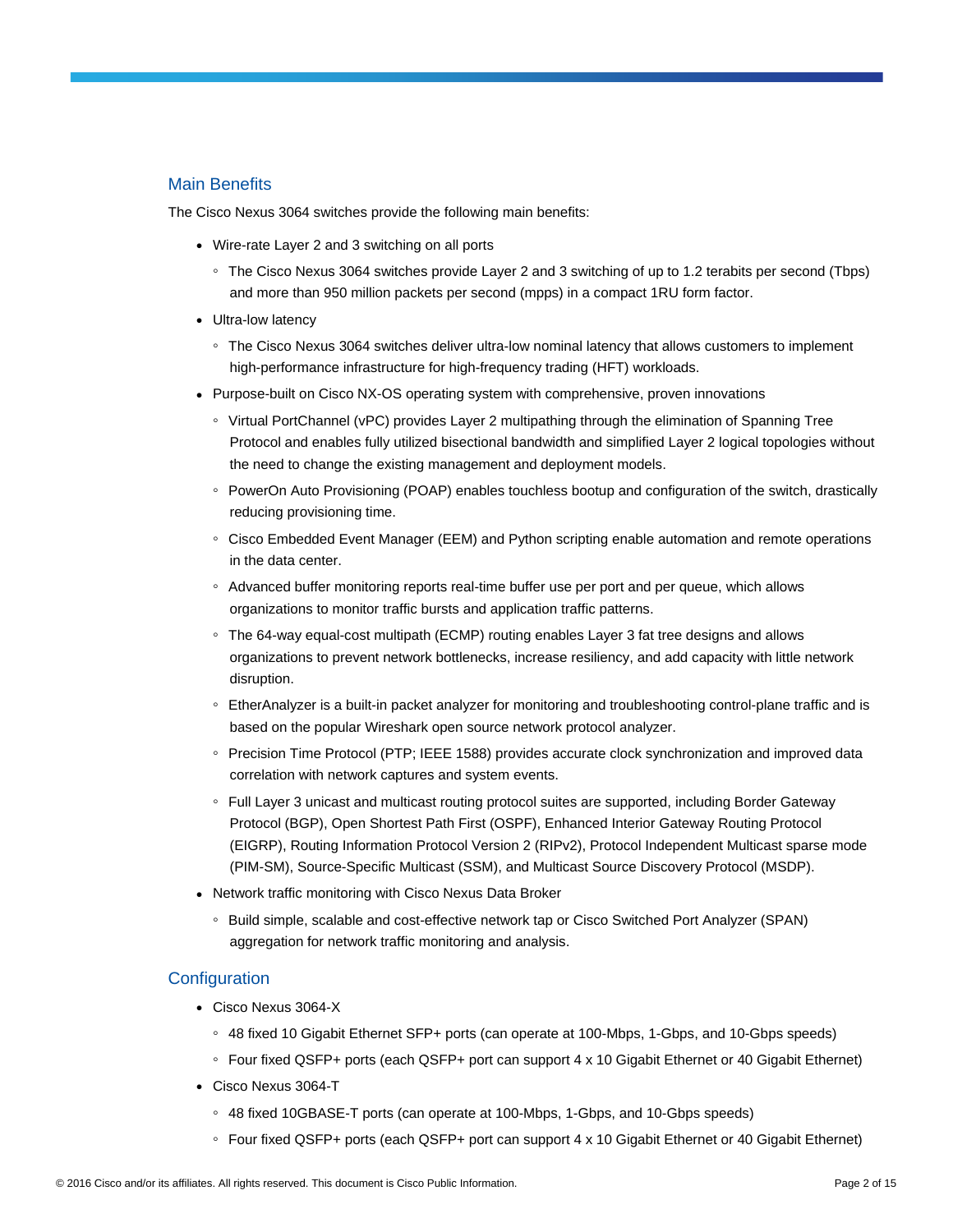- Cisco Nexus 3064-32T
	- 32 fixed 10GBASE-T ports (can operate at 100-Mbps, 1-Gbps, and 10-Gbps speeds)
	- Four fixed QSFP+ ports (each QSFP+ port can support 4 x 10 Gigabit Ethernet or 40 Gigabit Ethernet)
	- Upgrade to 48 fixed 10GBASE-T and 4 QSFP+ ports by installing a 16-port upgrade license
- Locator LED
- Dual redundant $<sup>1</sup>$  power supplies</sup>
- Fan tray with redundant fans
- Two 10/100/1000-Mbps management ports
- One RS-232 serial console port
- One USB port
- Locator LED button

Support for both forward (port-side exhaust) and reversed (port-side intake) airflow schemes is available.

## Transceiver and Cabling Options

The Cisco Nexus 3064 switches support a wide variety of 1, 10, and 40 Gigabit Ethernet connectivity options. 1 and 10 Gigabit Ethernet connectivity is achieved in the first 48 ports, and 40 Gigabit Ethernet connectivity is achieved using QSFP+ transceivers in the last 4 ports.

QSFP+ technology allows smooth transition from 10 to 40 Gigabit Ethernet infrastructures in data centers. The Cisco Nexus 3064 switches support connectivity over copper and fiber cables, providing excellent physical-layer flexibility. For low-cost cabling, copper-based 40-Gbps Twinax cables can be used, and for longer cable reaches, short-reach optical transceivers are excellent.

Connectivity can be established from the QSFP ports to an upstream 10 Gigabit Ethernet switch using a splitter cable that has a QSFP transceiver on one end and four SFP+ transceivers on the other end. Similar capability can be achieved using optical transceivers by procuring third-party fiber splitters. Table 1 lists the QSFP transceiver types supported.

| <b>Part Number</b> | <b>Description</b>                                                                     |
|--------------------|----------------------------------------------------------------------------------------|
| QSFP-4X10G-AC10M   | Cisco 40GBASE-CR4 QSFP+ to 4 10GBASE-CU SFP+ direct-attach breakout cable, 10m, active |
| QSFP-4X10G-AC7M    | Cisco 40GBASE-CR4 QSFP+ to 4 10GBASE-CU SFP+ direct-attach breakout cable, 7m, active  |
| QSFP-4SFP10G-CU5M  | QSFP to 4xSFP10G passive copper splitter cable, 5m                                     |
| QSFP-4SFP10G-CU3M  | QSFP to 4xSFP10G passive copper splitter cable, 3m                                     |
| QSFP-4SFP10G-CU1M  | QSFP to 4xSFP10G passive copper splitter cable, 1m                                     |
| QSFP-H40G-ACU10M   | Cisco 40GBASE-CR4 QSFP+ direct-attach copper cable, 10m, active                        |
| QSFP-H40G-ACU7M    | Cisco 40GBASE-CR4 QSFP+ direct-attach copper cable, 7m, active                         |
| QSFP-H40G-CU5M     | 40GBASE-CR4 passive copper cable, 5m                                                   |
| QSFP-H40G-CU3M     | 40GBASE-CR4 passive copper cable, 3m                                                   |
| QSFP-H40G-CU1M     | 40GBASE-CR4 passive copper cable, 1m                                                   |
| QSFP-40G-SR4       | 40GBASE-SR4 OSFP transceiver module with MPO connector                                 |

| Table 1. | Cisco Nexus 3064 QSFP Transceiver Support Matrix |
|----------|--------------------------------------------------|
|          |                                                  |

 $\overline{a}$ 

 $1$  Cisco Nexus 3064-T and 3064-32T DC power supplies operate in combined mode only.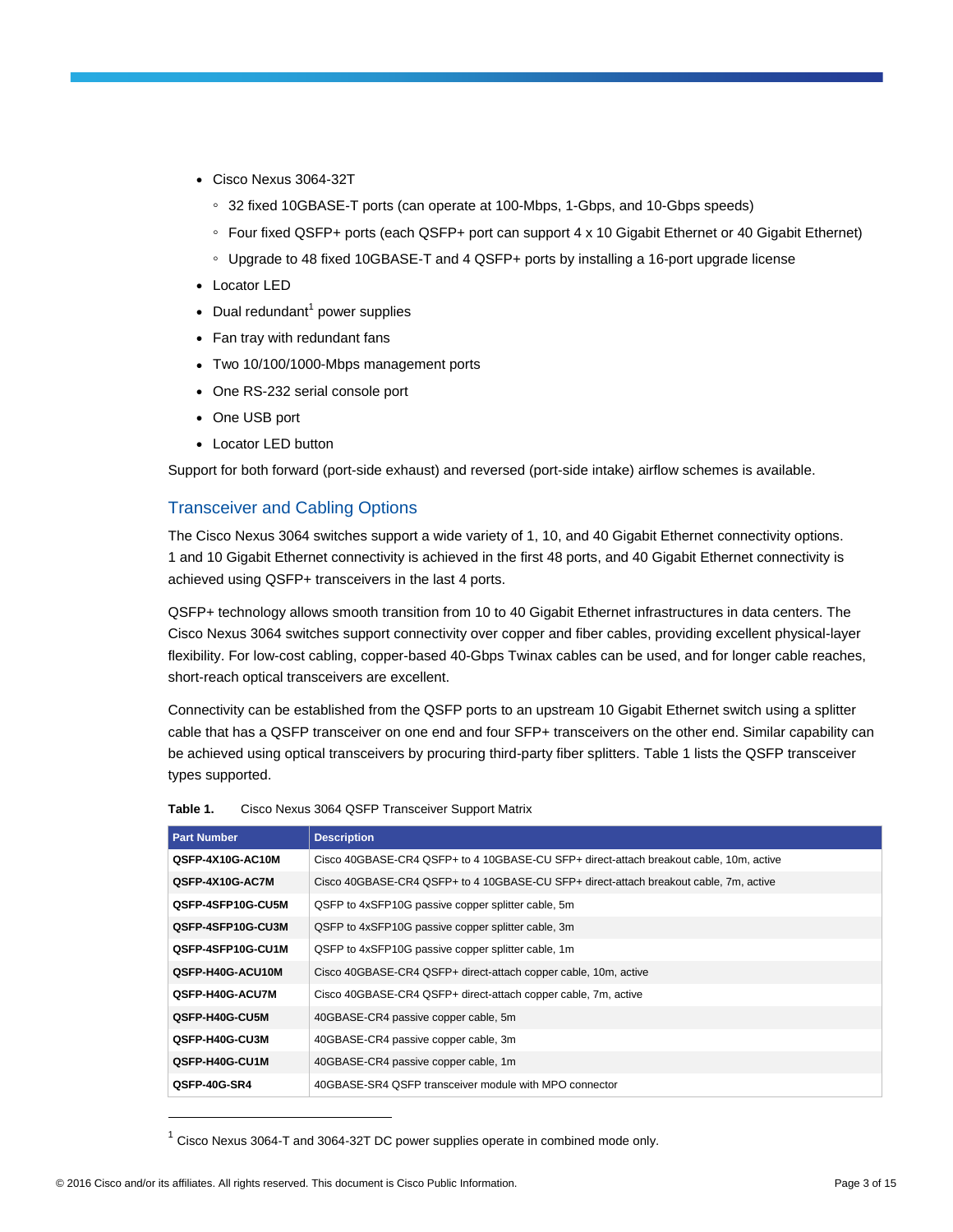| <b>Part Number</b> | <b>Description</b>                               |
|--------------------|--------------------------------------------------|
| QSFP-40G-CSR4      | Cisco 40GBASE-CSR4 transceiver module, MPO, 300m |
| QSFP-40GE-LR4      | QSFP 40GBASE-LR4 QSFP+ module for SMF            |

For in-rack or adjacent-rack cabling, the Cisco Nexus 3064-X supports SFP+ direct-attach 10 Gigabit Ethernet copper, an innovative solution that integrates transceivers with Twinax cables into an energy-efficient and low-cost solution. For longer cable runs, multimode and single-mode optical SFP+ transceivers are supported. Table 2 lists the supported 10 Gigabit Ethernet transceiver options.

**Table 2.** Cisco Nexus 3064-X 10 Gigabit Ethernet Transceiver Support Matrix

| <b>Part Number</b> | <b>Description</b>                               |
|--------------------|--------------------------------------------------|
| SFP-10G-SR         | 10GBASE-SR SFP+ module (multimode fiber [MMF])   |
| SFP-10G-LR         | 10GBASE-LR SFP+ module (single-mode fiber [SMF]) |
| SFP-10G-ER         | Cisco 10GBASE-ER SFP+ module for SMF             |
| <b>SFP-10G-ZR</b>  | Cisco 10GBASE-ZR SFP+ module for SMF             |
| DWDM-SFP10G-       | 10GBASE-DWDM Modules (multiple varieties)        |
| SFP-H10GB-CU1M     | 10GBASE-CU SFP+ cable 1m (Twinax cable)          |
| SFP-H10GB-CU3M     | 10GBASE-CU SFP+ cable 3m (Twinax cable)          |
| SFP-H10GB-CU5M     | 10GBASE-CU SFP+ cable 5m (Twinax cable)          |
| SFP-H10GB-ACU7M    | Active Twinax cable assembly, 7m                 |
| SFP-H10GB-ACU10M   | Active Twinax cable assembly, 10m                |
| SFP-10G-AOC1M      | 10GBASE-AOC SFP+ cable 1m                        |
| SFP-10G-AOC2M      | 10GBASE-AOC SFP+ cable 2m                        |
| SFP-10G-AOC3M      | 10GBASE-AOC SFP+ cable 3m                        |
| SFP-10G-AOC5M      | 10GBASE-AOC SFP+ cable 5m                        |
| SFP-10G-AOC7M      | 10GBASE-AOC SFP+ cable 7m                        |
| SFP-10G-AOC10M     | 10GBASE-AOC SFP+ cable 10m                       |

The Cisco Nexus 3064-X is compatible with existing Gigabit Ethernet infrastructures. The 10 Gigabit Ethernet interfaces can operate in either Gigabit Ethernet or 100-Mbps mode. Table 3 lists the Gigabit Ethernet SFP transceivers that are supported. 100-Mbps connectivity can be achieved by using copper-based SFP transceivers (SFP-GE-T and GLC-T).

| <b>Part Number</b> | <b>Description</b>                                              |
|--------------------|-----------------------------------------------------------------|
| <b>SFP-GE-T</b>    | 1000BASE-T NEBS 3 ESD                                           |
| GLC-T              | 1000BASE-T SFP                                                  |
| <b>GLC-SX-MM</b>   | GE SFP, LC connector SX transceiver (MMF)                       |
| <b>GLC-LH-SM</b>   | GE SFP, LC connector LX/LH transceiver (SMF)                    |
| <b>GLC-SX-MMD</b>  | 1000BASE-SX short wavelength; with DOM                          |
| <b>GLC-LH-SMD</b>  | 1000BASE-LX/LH long-wavelength; with DOM                        |
| <b>GLC-EX-SMD</b>  | 1000BASE-EX long-wavelength; with DOM                           |
| <b>GLC-ZX-SMD</b>  | 1000BASE-ZX extended distance; with DOM                         |
| GLC-BX-U           | 1000BASE-BX10-U upstream bidirectional single fiber; with DOM   |
| <b>GLC-BX-D</b>    | 1000BASE-BX10-D downstream bidirectional single fiber; with DOM |

**Table 3.** Cisco Nexus 3064 Gigabit Ethernet Transceiver Support Matrix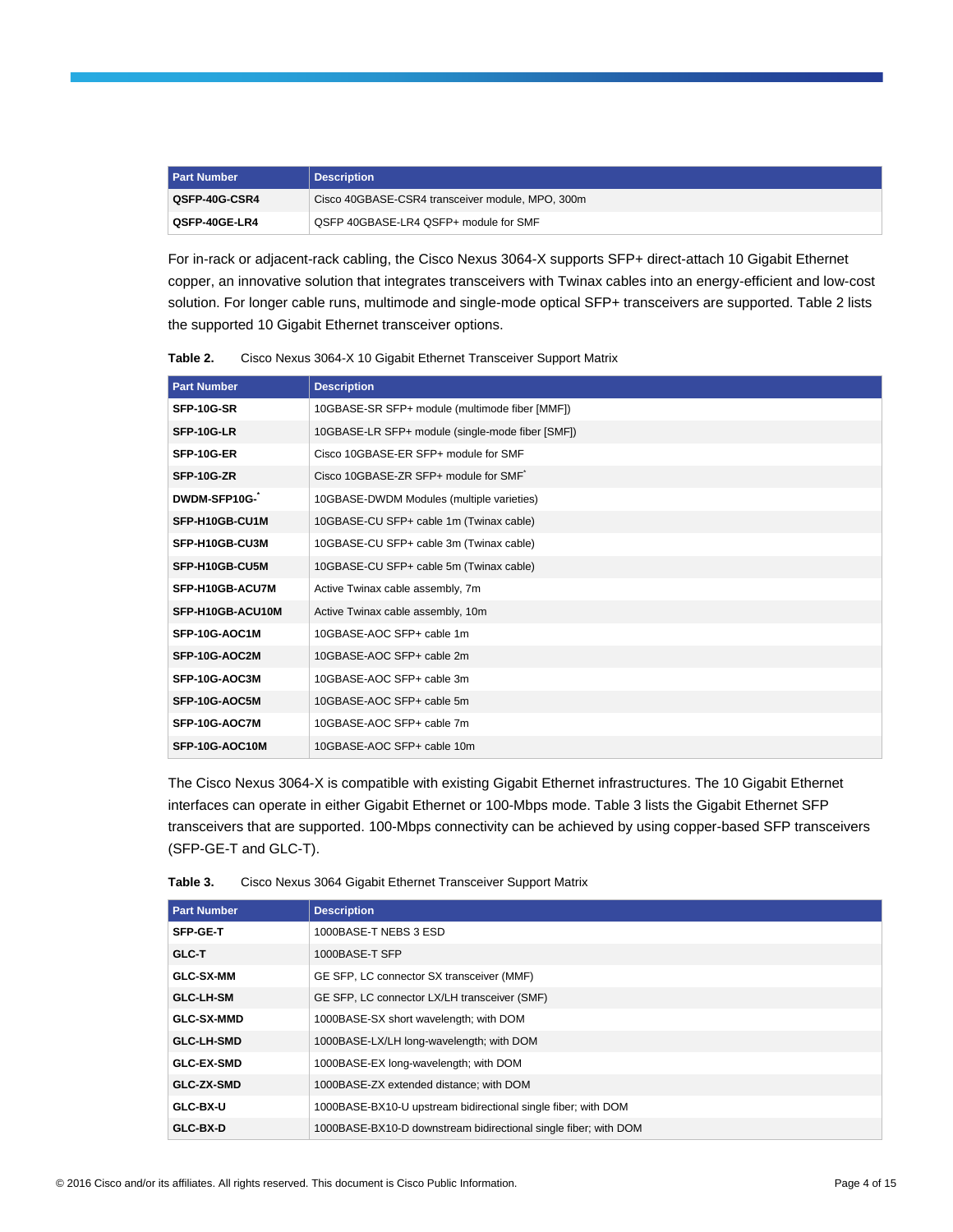For more information about the transceiver types, see [http://www.cisco.com/en/US/products/hw/modules/ps5455/prod\\_module\\_series\\_home.html.](http://www.cisco.com/en/US/products/hw/modules/ps5455/prod_module_series_home.html)

The Cisco Nexus 3064-T and 3064-32T support IEEE 802.3an standard cables and transceivers to provide 10-Gbps connections over unshielded or shielded twisted-pair cables, over distances of up to 330 feet (100 meters). It provides a cost-effective and highly scalable 10 Gigabit Ethernet implementation over structured copper cabling infrastructure that is widely used in data centers.

### Cisco NX-OS Software Overview

Cisco NX-OS is a data center-class operating system built with modularity, resiliency, and serviceability at its foundation. Cisco NX-OS helps ensure continuous availability and sets the standard for mission-critical data center environments. The self-healing and highly modular design of Cisco NX-OS makes zero-impact operations a reality and provides exceptional operation flexibility.

Focused on the requirements of the data center, Cisco NX-OS provides a robust and comprehensive feature set that meets the networking requirements of present and future data centers. With an XML interface and a command-line interface (CLI) like that of Cisco IOS® Software, Cisco NX-OS provides state-of-the-art implementations of relevant networking standards as well as a variety of true data center-class Cisco innovations.

#### **Cisco NX-OS Software Benefits**

Table 4 summarizes the benefits that Cisco NX-OS Software offers.

**Table 4.** Benefits of Cisco NX-OS Software

| <b>Feature</b>                                                                                                                                                                                                                                                                                                                                                                                                                                        | <b>Benefit</b>                                                                                                                                                                                                                |
|-------------------------------------------------------------------------------------------------------------------------------------------------------------------------------------------------------------------------------------------------------------------------------------------------------------------------------------------------------------------------------------------------------------------------------------------------------|-------------------------------------------------------------------------------------------------------------------------------------------------------------------------------------------------------------------------------|
| Common software throughout the data center: Cisco NX-OS runs on<br>all Cisco data center switch platforms (Cisco Nexus 7000, 5000, 4000,<br>2000, and 1000V Series).                                                                                                                                                                                                                                                                                  | • Simplification of data center operating environment<br>• End-to-end Cisco Nexus and Cisco NX-OS fabric<br>• No retraining necessary for data center engineering and<br>operations teams                                     |
| Software compatibility: Cisco NX-OS intercoperates with Cisco<br>products running any variant of Cisco IOS Software and also with<br>any networking OS that conforms to the networking standards listed<br>as supported in this data sheet.                                                                                                                                                                                                           | • Transparent operation with existing network infrastructure<br>• Open standards<br>• No compatibility concerns                                                                                                               |
| Modular software design: Cisco NX-OS is designed to support<br>distributed multithreaded processing. Cisco NX-OS modular<br>processes are instantiated on demand, each in a separate protected<br>memory space. Thus, processes are started and system resources<br>allocated only when a feature is enabled. The modular processes are<br>governed by a real-time preemptive scheduler that helps ensure<br>timely processing of critical functions. | • Robust software<br>• Fault tolerance<br>• Increased scalability<br>• Increased network availability                                                                                                                         |
| Troubleshooting and diagnostics: Cisco NX-OS is built with unique<br>serviceability functions to allow network operators to take early<br>action based on network trends and events, enhancing network<br>planning and improving network operations center (NOC) and vendor<br>response times. Cisco Smart Call Home and Cisco Online Health<br>Management System (OHMS) are some of the features that enhance<br>the serviceability of Cisco NX-OS.  | • Quick problem isolation and resolution<br>• Continuous system monitoring and proactive notifications<br>• Improved productivity of operations teams                                                                         |
| Ease of management: Cisco NX-OS provides a programmatic XML<br>interface based on the NETCONF industry standard. The Cisco NX-<br>OS XML interface provides a consistent API for devices. Cisco NX-OS<br>also provides support for Simple Network Management Protocol<br>(SNMP) Versions 1, 2, and 3 MIBs.                                                                                                                                            | • Rapid development and creation of tools for enhanced<br>management<br>• Comprehensive SNMP MIB support for efficient remote<br>monitoring                                                                                   |
| Using the Cisco Nexus Data Broker software and Cisco Plug-in for<br>OpenFlow agent, the Cisco Nexus 3064 switches can be used to build<br>a scalable, cost-effective, and programmable tap or SPAN<br>aggregation infrastructure. This approach replaces the traditional<br>purpose-built matrix switches with these switches. You can<br>interconnect these switches to build a multilayer topology for tap or<br>SPAN aggregation infrastructure.   | • Scalable and cost effective<br>• Robust traffic filtering capabilities<br>• Traffic aggregation from multiple input ports across different<br>switches<br>• Traffic replication and forwarding to multiple monitoring tools |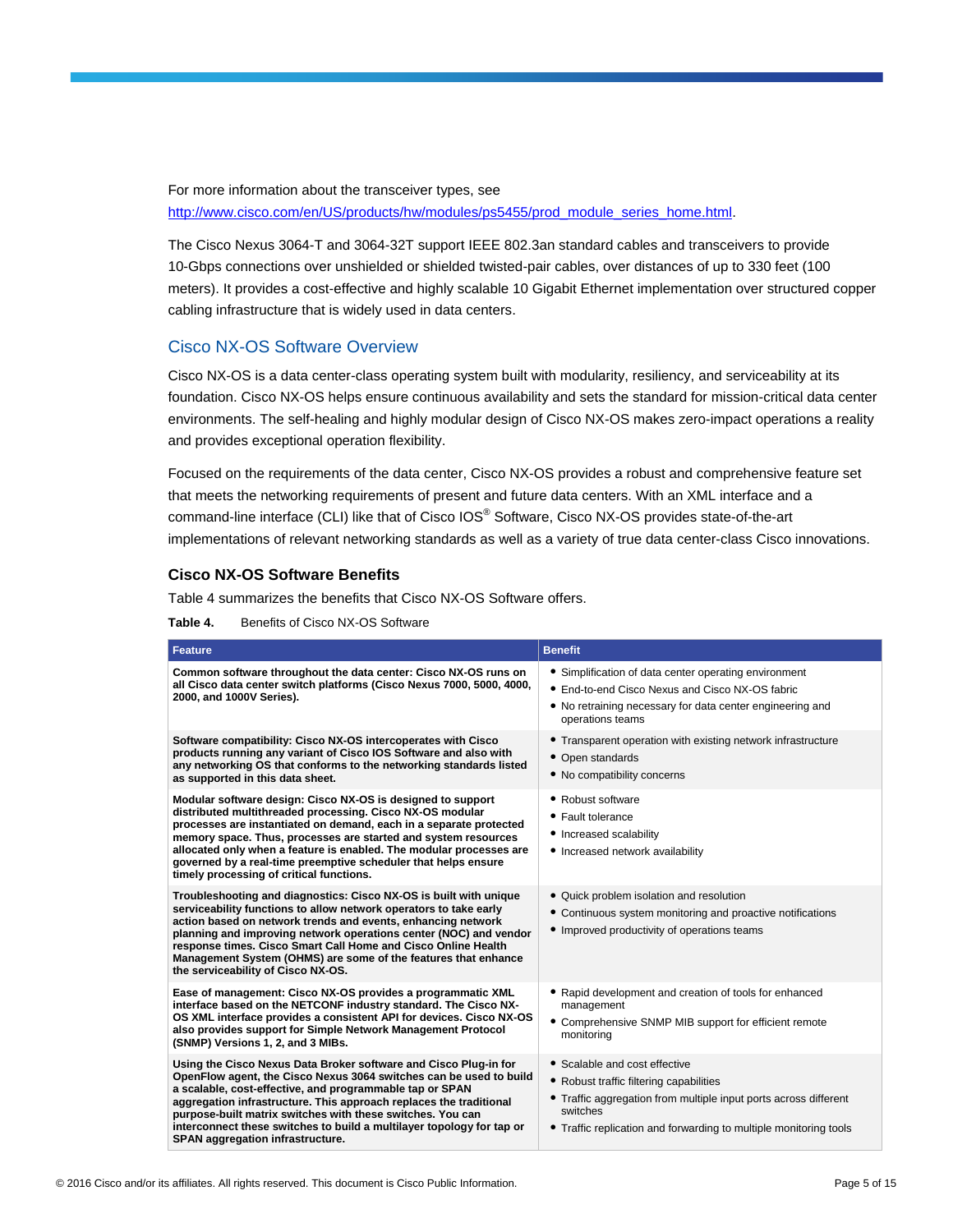| Feature                                                                                                                                                                                                                                     | <b>Benefit</b>                                                         |
|---------------------------------------------------------------------------------------------------------------------------------------------------------------------------------------------------------------------------------------------|------------------------------------------------------------------------|
| Role-based access control (RBAC): With RBAC, Cisco NX-OS<br>enables administrators to limit access to switch operations by<br>assigning roles to users. Administrators can customize access and<br>restrict it to the users who require it. | • Effective access co<br>• Improved network of<br>• Reduction in netwo |

- ntrol mechanism based on user roles
- device security
- ork problems arising from human error

#### **Cisco NX-OS Software Packages for Cisco Nexus 3064 Switches**

The software packages for the Cisco Nexus 3064 switches offer flexibility and comprehensive features while being consistent with the Cisco Nexus access switches. The default system software has a comprehensive Layer 2 feature set with extensive security and management features and a basic Layer 3 feature set. To enable advanced Layer 3 IP routing functions, an additional license must be installed, as described in Table 5. See Table 7 later in this document for a complete list of software features.

| Table 5. | Software Licensing for Cisco Nexus 3064 Switches |  |  |  |
|----------|--------------------------------------------------|--|--|--|
|----------|--------------------------------------------------|--|--|--|

| <b>Software Package</b>                                                                              | <b>Features Supported</b>                                                                                                                                                                                                                                                                                                                                                                                                                                                                                                                                                                                                                                                                                                                                                                                                                                                                                         |
|------------------------------------------------------------------------------------------------------|-------------------------------------------------------------------------------------------------------------------------------------------------------------------------------------------------------------------------------------------------------------------------------------------------------------------------------------------------------------------------------------------------------------------------------------------------------------------------------------------------------------------------------------------------------------------------------------------------------------------------------------------------------------------------------------------------------------------------------------------------------------------------------------------------------------------------------------------------------------------------------------------------------------------|
| System default: Base<br>license (N3K-BAS1K9);<br>included, with no additional<br>purchase necessary) | • Comprehensive Layer 2 feature set: VLAN, IEEE 802.1Q Trunking, vPC, LACP, Unidirectional Link Detection<br>UDLD (standard and aggressive), MSTP, RSTP, Spanning Tree guards, and Transparent VLAN Trunk<br>Protocol (VTP)<br>• Security: Authentication, authorization, and accounting (AAA); access control lists (ACLs), Dynamic Host<br>Configuration Protocol (DHCP) snooping, storm control, private VLAN (PVLAN), and configurable Control-<br>Plane Policing (CoPP)<br>• Management features: Cisco Data Center Network Manager (DCNM) support, console, Secure Shell Version<br>2 (SSHv2) access, Cisco Discovery Protocol, SNMP, and syslog<br>• Layer 3 IP routing: inter-VLAN routing (IVR), static routes, RIPv2, ACLs, OSPFv2 (limited to 256 routes),<br>EIGRP stub, Hot Standby Router Protocol (HSRP), Virtual Router Redundancy Protocol (VRRP), and Unicast<br>Reverse-Path Forwarding (uRPF) |
|                                                                                                      | • Multicast: PIM SM, SSM, and MSDP                                                                                                                                                                                                                                                                                                                                                                                                                                                                                                                                                                                                                                                                                                                                                                                                                                                                                |
| <b>LAN Enterprise license</b><br>(N3K-LAN1K9); requires<br><b>Base license</b>                       | • Advanced Layer 3 IP routing: OSPFv2, EIGRP, BGP, and Virtual Route Forwarding lite (VRF-lite)                                                                                                                                                                                                                                                                                                                                                                                                                                                                                                                                                                                                                                                                                                                                                                                                                   |
| Cisco Nexus Data Broker<br>license (NDB-FX-SWT-K9)                                                   | • License for using the tap and SPAN aggregation functions with Cisco Nexus Data Broker; only the Base<br>license is needed for this feature                                                                                                                                                                                                                                                                                                                                                                                                                                                                                                                                                                                                                                                                                                                                                                      |

#### **Cisco Data Center Network Manager**

The Cisco Nexus 3064 switches are supported in Cisco DCNM. Cisco DCNM is designed for the Cisco Nexus hardware platforms, which are enabled for Cisco NX-OS. Cisco DCNM is a Cisco management solution that increases overall data center infrastructure uptime and reliability, improving business continuity. Focused on the management requirements of the data center network, Cisco DCNM provides a robust framework and comprehensive feature set that can meet the routing, switching, and storage administration needs of present and future data centers. Cisco DCNM automates the provisioning process, proactively monitors the LAN by detecting performance degradation, secures the network, and simplifies the diagnosis of dysfunctional network elements.

#### **Cisco Nexus Data Broker**

The Cisco Nexus 3064 switches with Cisco Nexus Data Broker can be used to build a scalable and cost-effective traffic monitoring infrastructure using network taps and SPAN. This approach replaces the traditional purpose-built matrix switches with one or more OpenFlow-enabled Cisco Nexus switches. You can interconnect these switches to build a scalable tap or SPAN aggregation infrastructure. You also can combine tap and SPAN sources to bring the copy of the production traffic to this tap or SPAN aggregation infrastructure. In addition, you can distribute these sources and traffic monitoring and analysis tools across multiple Cisco Nexus switches. For more details about the Cisco Nexus Data Broker visi[t http://www.cisco.com/go/nexusdatabroker.](http://www.cisco.com/go/nexusdatabroker)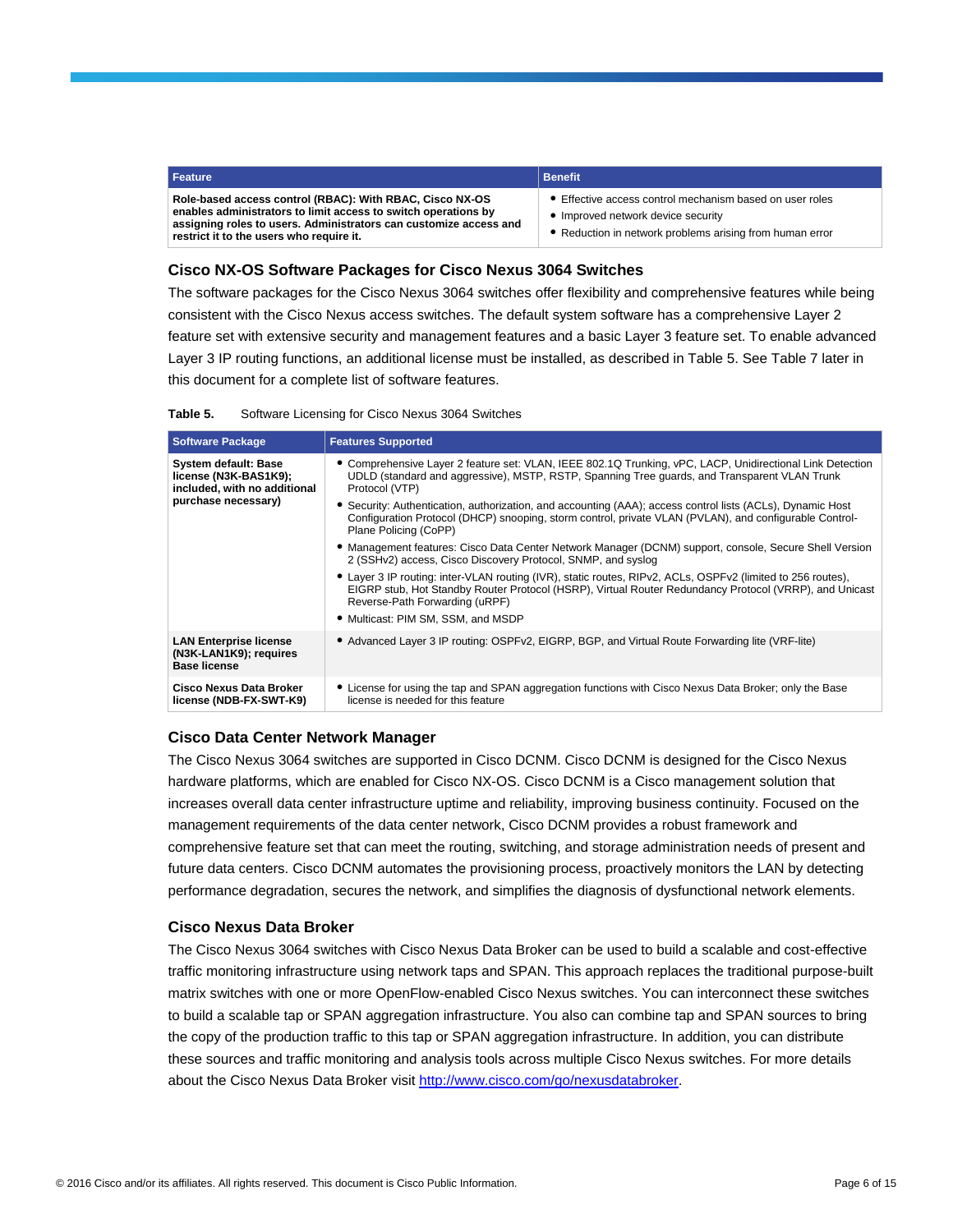# Product Specifications

Table 6 lists the specifications for the Cisco Nexus 3064 switches, Table 7 lists software features, and Table 8 lists management standards and support.

**Table 6.** Specifications

| <b>Description</b>             | <b>Specification</b>                                                                                                                                                                                                                                                                                                                                                                                                                                                                                                                                                                                                                                                                                                                                                                                                                                       |                                                                                                                                                                                                                                      |  |
|--------------------------------|------------------------------------------------------------------------------------------------------------------------------------------------------------------------------------------------------------------------------------------------------------------------------------------------------------------------------------------------------------------------------------------------------------------------------------------------------------------------------------------------------------------------------------------------------------------------------------------------------------------------------------------------------------------------------------------------------------------------------------------------------------------------------------------------------------------------------------------------------------|--------------------------------------------------------------------------------------------------------------------------------------------------------------------------------------------------------------------------------------|--|
| <b>Physical</b><br>Performance | • 1RU fixed form factor<br>• Cisco Nexus 3064-X: 64 10 Gigabit Ethernet ports (48 SFP+ and 4 QSFP+)<br>○ 48 SFP ports support 1 and 10 Gigabit Ethernet<br>○ 4 QSFP ports support 4 x 10 Gigabit Ethernet or 40 Gigabit Ethernet each<br>• Cisco Nexus 3064-T: 64 x 10 Gigabit Ethernet ports (48 10GBASE-T and 4 QSFP+)<br>○ 48 RJ-45 ports support 100 Mbps and 1 and 10 Gigabit Ethernet<br>○ 4 QSFP ports support 4 x 10 Gigabit Ethernet or 40 Gigabit Ethernet each<br>• Cisco Nexus 3064-32T: 48 x 10 Gigabit Ethernet ports (32 10GBASE-T and 4 QSFP+)<br>○ 32 RJ-45 ports support 100 Mbps and 1 and 10 Gigabit Ethernet<br>○ 4 QSFP ports support 4 x 10 Gigabit Ethernet or 40 Gigabit Ethernet each<br>• 2 redundant power supplies<br>• 1 fan tray with redundant fans<br>• 1 I/O module with management, console, and USB flash memory ports |                                                                                                                                                                                                                                      |  |
|                                | • 1.28-Tbps switching capacity<br>• Forwarding rate of 950 mpps<br>• Line-rate traffic throughput (both Layer 2 and 3) on all ports<br>• Configurable maximum transmission units (MTUs) of up to 9216 bytes (jumbo frames)                                                                                                                                                                                                                                                                                                                                                                                                                                                                                                                                                                                                                                 |                                                                                                                                                                                                                                      |  |
| Hardware tables and            | MAC addresses                                                                                                                                                                                                                                                                                                                                                                                                                                                                                                                                                                                                                                                                                                                                                                                                                                              | 128,000                                                                                                                                                                                                                              |  |
| scalability                    | Number of VLANS                                                                                                                                                                                                                                                                                                                                                                                                                                                                                                                                                                                                                                                                                                                                                                                                                                            | 4096                                                                                                                                                                                                                                 |  |
|                                | Spanning-tree instances                                                                                                                                                                                                                                                                                                                                                                                                                                                                                                                                                                                                                                                                                                                                                                                                                                    | • Rapid Spanning Tree Protocol (RSTP): 512<br>• Multiple Spanning Tree (MST) Protocol: 64                                                                                                                                            |  |
|                                | <b>ACL</b> entries                                                                                                                                                                                                                                                                                                                                                                                                                                                                                                                                                                                                                                                                                                                                                                                                                                         | $\bullet$ 2000 ingress<br>• 1000 eqress                                                                                                                                                                                              |  |
|                                | Routing table                                                                                                                                                                                                                                                                                                                                                                                                                                                                                                                                                                                                                                                                                                                                                                                                                                              | • 16,000 prefixes and 16,000 host entries<br>• 8000 multicast routes                                                                                                                                                                 |  |
|                                | Number of EtherChannels                                                                                                                                                                                                                                                                                                                                                                                                                                                                                                                                                                                                                                                                                                                                                                                                                                    | 64 (with vPC)                                                                                                                                                                                                                        |  |
|                                | Number of ports per EtherChannel                                                                                                                                                                                                                                                                                                                                                                                                                                                                                                                                                                                                                                                                                                                                                                                                                           | 32                                                                                                                                                                                                                                   |  |
|                                | <b>Buffers</b>                                                                                                                                                                                                                                                                                                                                                                                                                                                                                                                                                                                                                                                                                                                                                                                                                                             | 9 MB shared                                                                                                                                                                                                                          |  |
|                                | Boot flash memory                                                                                                                                                                                                                                                                                                                                                                                                                                                                                                                                                                                                                                                                                                                                                                                                                                          | 2 GB                                                                                                                                                                                                                                 |  |
| Power                          | Number of power supplies                                                                                                                                                                                                                                                                                                                                                                                                                                                                                                                                                                                                                                                                                                                                                                                                                                   | 2<br>• Cisco Nexus 3064-X: Redundant for AC and DC power<br>• Cisco 3064-T and 3064-32T: Redundant for AC power                                                                                                                      |  |
|                                | Power supply types                                                                                                                                                                                                                                                                                                                                                                                                                                                                                                                                                                                                                                                                                                                                                                                                                                         | • AC (forward and reversed airflow)<br>• DC (forward and reversed airflow)                                                                                                                                                           |  |
|                                | Typical operating power                                                                                                                                                                                                                                                                                                                                                                                                                                                                                                                                                                                                                                                                                                                                                                                                                                    | • Cisco Nexus 3064-X<br>○ 143 watts (W; 64p with Twinax at 100% load; 2<br>power supply units [PSUs])<br>○ 177W (64p with SR optics at 100% load; 2 PSUs)<br>• Cisco Nexus 3064-T<br>○ 362W (48p with 3m cables; 4 SR4 at 100% load) |  |
|                                | Maximum power                                                                                                                                                                                                                                                                                                                                                                                                                                                                                                                                                                                                                                                                                                                                                                                                                                              | • Cisco Nexus 3064-X: 199W<br>• Cisco Nexus 3064-T                                                                                                                                                                                   |  |
|                                | <b>AC PSUs</b><br>• Input voltage<br>• Frequency                                                                                                                                                                                                                                                                                                                                                                                                                                                                                                                                                                                                                                                                                                                                                                                                           | • 100 to 240 VAC<br>$\bullet$ 50 to 60 Hz                                                                                                                                                                                            |  |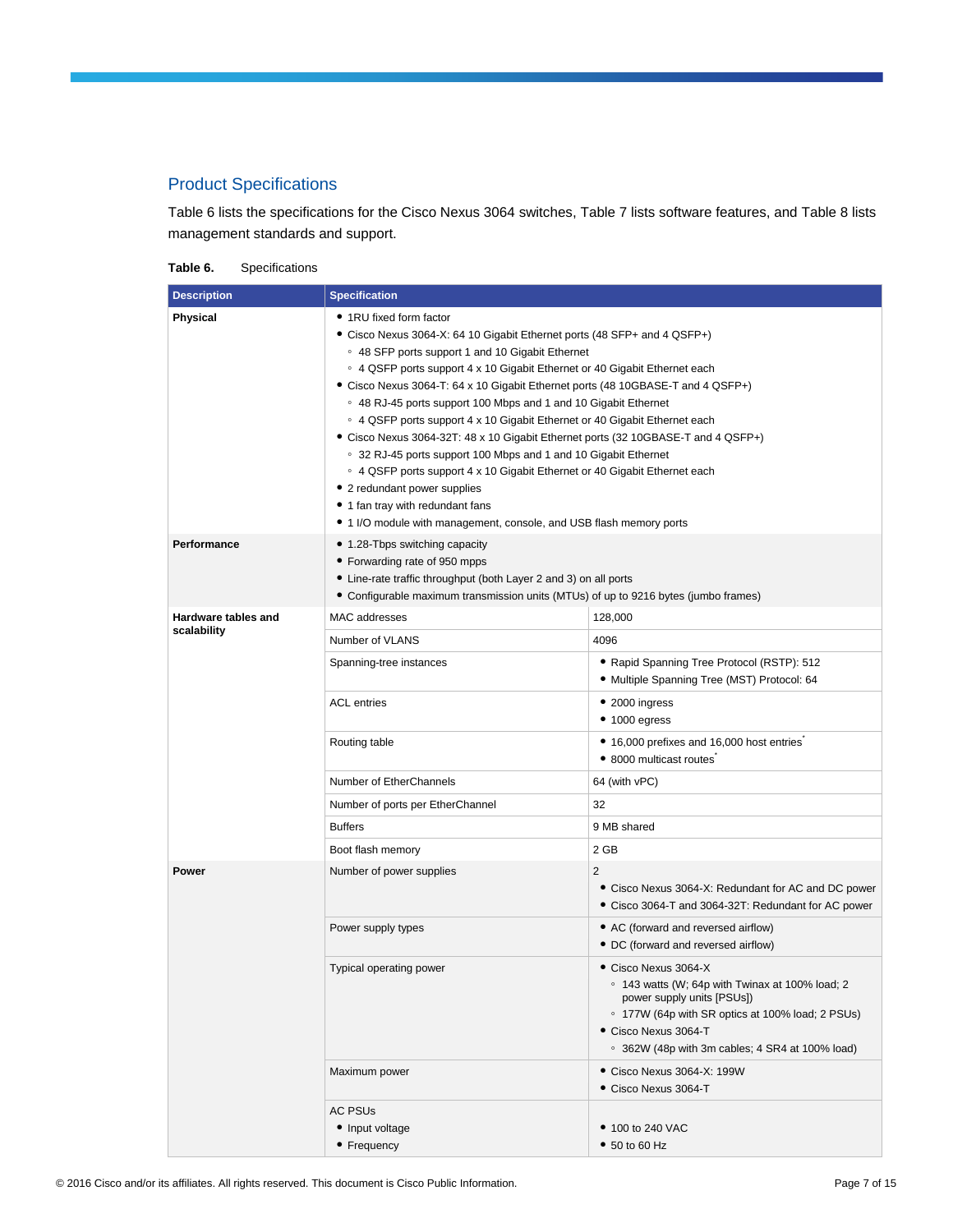| <b>Description</b> | <b>Specification</b>                                                                                                         |                                                                                                                                                                                                                                          |  |  |  |
|--------------------|------------------------------------------------------------------------------------------------------------------------------|------------------------------------------------------------------------------------------------------------------------------------------------------------------------------------------------------------------------------------------|--|--|--|
|                    | • Efficiency                                                                                                                 | • 89 to 91% at 220V                                                                                                                                                                                                                      |  |  |  |
|                    | <b>DC PSUs</b><br>• Input voltage<br>• Maximum current<br>• Efficiency                                                       | $\bullet$ -40 to -72 VDC<br>• 33A<br>• 85 to 88%                                                                                                                                                                                         |  |  |  |
|                    | Typical heat dissipation                                                                                                     | • Cisco Nexus 3064-X<br>○ 488 BTU/hr (64p with Twinax at 100% load; 2 PSUs)<br>○ 605 BTU/hr (64p with SR optics at 100% load;<br>2 PSU <sub>s</sub> )<br>Cisco Nexus 3064-T<br>○ 1235 BTU/hr (48p with 3m cables; 4 SR4 at 100%<br>load) |  |  |  |
|                    | Maximum heat dissipation                                                                                                     | Cisco Nexus 3064-X: 683 BTU/hr<br>Cisco Nexus 3064-T: 1553 BTU/hr                                                                                                                                                                        |  |  |  |
| Cooling            | Forward and reversed airflow schemes:<br>Single fan tray with redundant fans<br>Hot swappable (must swap within 1 min)       | • Forward airflow: Port-side exhaust (air enters through fan-tray and power supplies and exits through ports)<br>• Reversed airflow: Port-side intake (air enters through ports and exits through fan-tray and power supplies)           |  |  |  |
| Sound              | Measured sound power (maximum)<br>• Fan speed: 40% duty cycle<br>• Fan speed: 60% duty cycle<br>• Fan speed: 100% duty cycle | $\bullet$ 59.7 dBA<br>$\bullet$ 66.4 dBA<br>$•71.0$ dBA                                                                                                                                                                                  |  |  |  |
| <b>Environment</b> | Dimensions (height x width x depth)                                                                                          | • Cisco Nexus 3064-X: 1.72 x 17.3 x 19.7 in. (4.4 x 43.9 x<br>$50.5$ cm)<br>• Cisco Nexus 3064-T and 3064-32T: 1.72 x 17.3 x<br>22.45 in.(4.4 x 43.9 x 57.0 cm)                                                                          |  |  |  |
|                    | Weight                                                                                                                       | · Cisco Nexus 3064-X: 20.5 lb (9.3 kg)<br>• Cisco Nexus 3064-T and 3064-32T: 20.8 lb (9.5 kg)                                                                                                                                            |  |  |  |
|                    | Operating temperature                                                                                                        | 32 to 104°F (0 to 40°C)                                                                                                                                                                                                                  |  |  |  |
|                    | Storage temperature                                                                                                          | -40 to 158°F (-40 to 70°C)                                                                                                                                                                                                               |  |  |  |
|                    | Operating relative humidity                                                                                                  | • 10 to 85% noncondensing<br>• Up to 5 days at maximum (85%) humidity<br>• Recommend ASHRAE data center environment                                                                                                                      |  |  |  |
|                    | Storage relative humidity                                                                                                    | 5 to 95% noncondensing                                                                                                                                                                                                                   |  |  |  |
|                    | Altitude                                                                                                                     | 0 to 10,000 ft (0 to 3000m)                                                                                                                                                                                                              |  |  |  |

\* Please refer to the Cisco Nexus 3000 Series Verified Scalability Guide for scalability numbers validated on specific software releases[: http://www.cisco.com/en/US/products/ps11541/products\\_installation\\_and\\_configuration\\_guides\\_list.html.](http://www.cisco.com/en/US/products/ps11541/products_installation_and_configuration_guides_list.html)

|  | Table 7. | <b>Software Features</b> |
|--|----------|--------------------------|
|--|----------|--------------------------|

| <b>Description</b> | <b>Specification</b>                                                  |
|--------------------|-----------------------------------------------------------------------|
| Layer 2            | • Layer 2 switch ports and VLAN trunks                                |
|                    | • IEEE 802.1Q VLAN encapsulation                                      |
|                    | • Support for up to 4096 VLANs                                        |
|                    | • Rapid Per-VLAN Spanning Tree Plus (PVRST+) (IEEE 802.1w compatible) |
|                    | • Multiple Spanning Tree Protocol (MSTP) (IEEE 802.1s): 64 instances  |
|                    | • Spanning Tree PortFast                                              |
|                    | • Spanning Tree Root Guard                                            |
|                    | • Spanning Tree Bridge Assurance                                      |
|                    | • Cisco EtherChannel technology (up to 32 ports per EtherChannel)     |
|                    | • Link Aggregation Control Protocol (LACP): IEEE 802.3ad              |
|                    | • Advanced PortChannel hashing based on Layer 2, 3, and 4 information |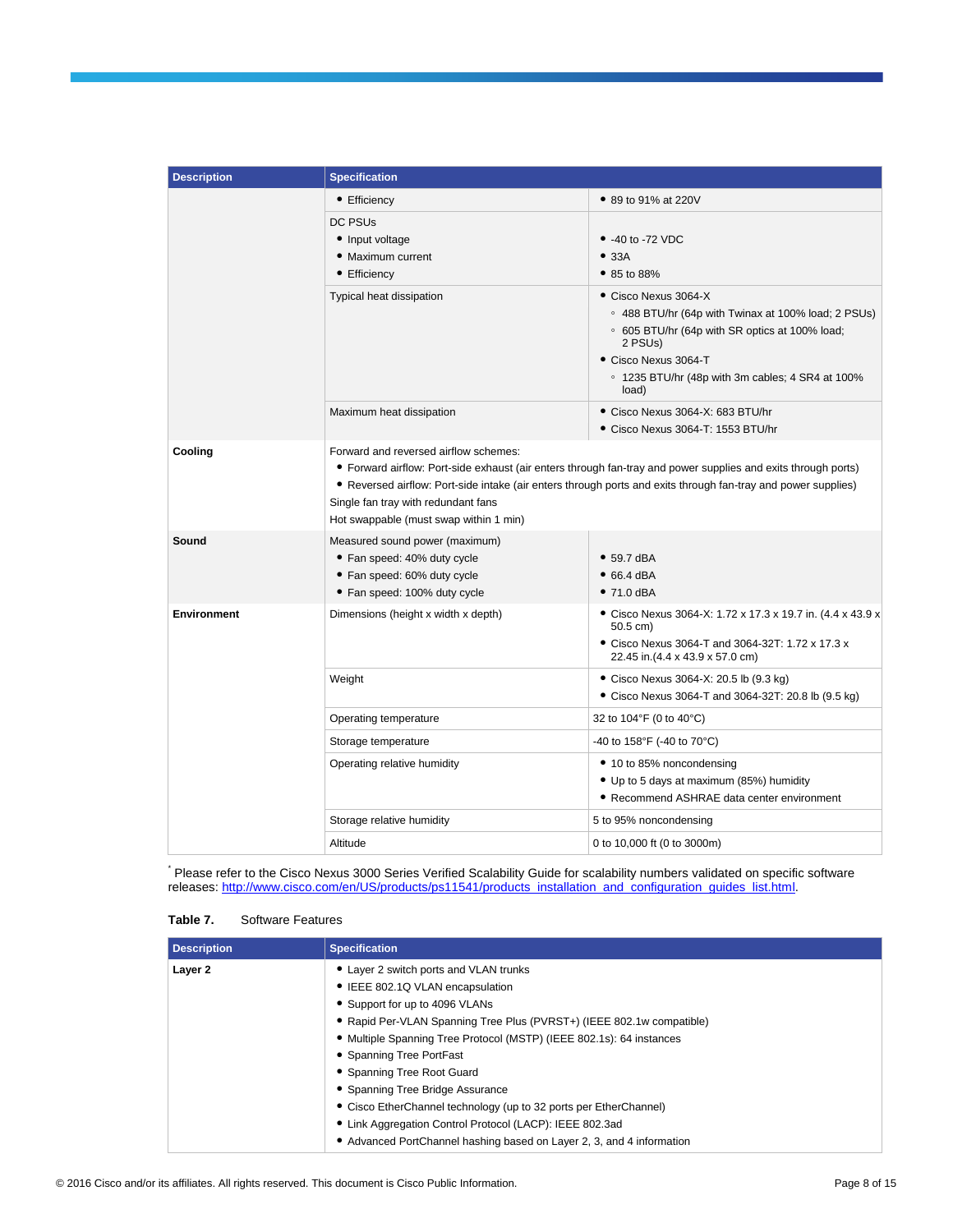| <b>Description</b>              | <b>Specification</b>                                                                                                                                  |
|---------------------------------|-------------------------------------------------------------------------------------------------------------------------------------------------------|
|                                 | $\bullet$ vPC                                                                                                                                         |
|                                 | • Jumbo frames on all ports (up to 9216 bytes)                                                                                                        |
|                                 | • Storm control (unicast, multicast, and broadcast)                                                                                                   |
|                                 | • Private VLANs                                                                                                                                       |
| Layer 3                         | • Layer 3 interfaces: Routed ports on interfaces, switch virtual interfaces (SVIs), PortChannels, and<br>subinterfaces (total: 1024)<br>• 64-way ECMP |
|                                 | • 2000 ingress and 1000 egress ACL entries                                                                                                            |
|                                 | • IPv6 routing: Static, OSPFv3, and BGPv6                                                                                                             |
|                                 | • Routing protocols: Static, RIPv2, EIGRP, OSPF, and BGP                                                                                              |
|                                 | • Bidirectional Flow Detection (BFD) for BGP, OSPF and ipv4 Static routes                                                                             |
|                                 | • HSRP and VRRP                                                                                                                                       |
|                                 | • ACL: Routed ACL with Layer 3 and 4 options to match ingress and egress ACLs                                                                         |
|                                 | • VRF: VRF-lite (IP VPN), VRF-aware unicast (BGP, OSPF, and RIP), and VRF-aware multicast                                                             |
|                                 | • Unicast Reverse-Path Forwarding (uRPF) with ACL; strict and loose modes                                                                             |
|                                 | • Jumbo frame support (up to 9216 bytes)                                                                                                              |
|                                 | • Generic Routing Encapsulation (GRE) tunneling                                                                                                       |
| <b>Multicast</b>                | Multicast: PIMv2, PIM-SM, and SSM                                                                                                                     |
|                                 | Bootstrap router (BSR), Auto-RP, and Static RP                                                                                                        |
|                                 | Multicast Source Discovery Protocol (MSDP) and Anycast RP                                                                                             |
|                                 | Internet Group Management Protocol (IGMP) Versions 2 and 3                                                                                            |
| <b>Quality of Service (QoS)</b> | Layer 2 IEEE 802.1p (class of service [CoS])                                                                                                          |
|                                 | 8 hardware queues per port                                                                                                                            |
|                                 | Per-port QoS configuration                                                                                                                            |
|                                 | CoS trust                                                                                                                                             |
|                                 | Port-based CoS assignment                                                                                                                             |
|                                 | Modular QoS CLI (MQC) compliance                                                                                                                      |
|                                 | ACL-based QoS classification (Layers 2, 3, and 4)                                                                                                     |
|                                 | MQC CoS marking                                                                                                                                       |
|                                 | Differentiated services code point (DSCP) marking<br>Weighted Random Early Detection (WRED)                                                           |
|                                 | CoS-based egress queuing                                                                                                                              |
|                                 | Egress strict-priority queuing                                                                                                                        |
|                                 | Egress port-based scheduling: Weighted Round-Robin (WRR)                                                                                              |
|                                 | <b>Explicit Congestion Notification (ECN)</b>                                                                                                         |
|                                 | Configurable ECN (Marking) per port                                                                                                                   |
| <b>Security</b>                 | • Ingress ACLs (standard and extended) on Ethernet                                                                                                    |
|                                 | • Standard and extended Layer 3 to 4 ACLs include IPv4, Internet Control Message Protocol (ICMP), TCP, and<br>User Datagram Protocol (UDP)            |
|                                 | • VLAN-based ACLs (VACLs)                                                                                                                             |
|                                 | • Port-based ACLs (PACLs)                                                                                                                             |
|                                 | • Named ACLs                                                                                                                                          |
|                                 | • ACLs on virtual terminals (vtys)                                                                                                                    |
|                                 | • DHCP snooping with Option 82<br>• Port number in DHCP Option 82                                                                                     |
|                                 | • DHCP relay                                                                                                                                          |
|                                 | • Dynamic Address Resolution Protocol (ARP) inspection                                                                                                |
|                                 | • Configurable CoPP                                                                                                                                   |
| <b>Cisco Nexus Data Broker</b>  | • Topology support for tap and SPAN aggregation                                                                                                       |
|                                 | • Support for QinQ to tag input source tap and SPAN ports                                                                                             |
|                                 | • Traffic load balancing to multiple monitoring tools                                                                                                 |
|                                 | • Traffic filtering based on Layer 1 through Layer 4 header information                                                                               |
|                                 | • Traffic replication and forwarding to multiple monitoring tools                                                                                     |
|                                 | • Robust RBAC                                                                                                                                         |
|                                 | • Northbound Representational State Transfer (REST) API for all programmability support                                                               |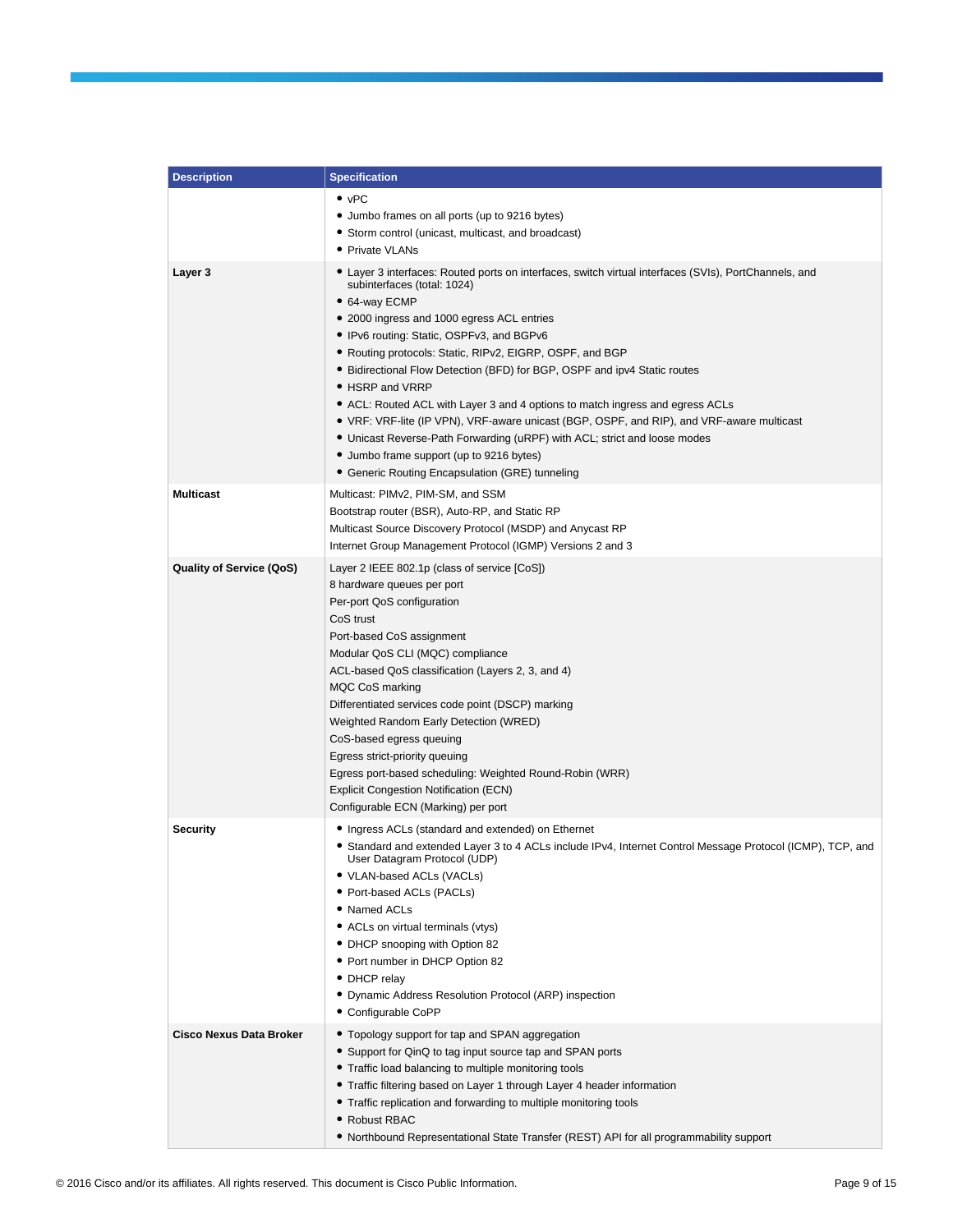| <b>Description</b> | <b>Specification</b>                                                     |
|--------------------|--------------------------------------------------------------------------|
| Management         | $\bullet$ POAP                                                           |
|                    | • Python scripting                                                       |
|                    | • Cisco EEM                                                              |
|                    | • Switch management using 10/100/1000-Mbps management or console ports   |
|                    | • CLI-based console to provide detailed out-of-band management           |
|                    | • In-band switch management                                              |
|                    | • Locator and beacon LEDs                                                |
|                    | • Configuration rollback                                                 |
|                    | $\bullet$ SSHv2                                                          |
|                    | • Secure Copy (SCP) server                                               |
|                    | • Telnet                                                                 |
|                    | $\bullet$ AAA                                                            |
|                    | • AAA with RBAC                                                          |
|                    | • RADIUS                                                                 |
|                    | • TACACS+                                                                |
|                    | • Syslog                                                                 |
|                    | • Syslog generation on system resources (for example, FIB tables)        |
|                    | • Embedded packet analyzer                                               |
|                    | • SNMP v1, v2, and v3                                                    |
|                    | • Enhanced SNMP MIB support                                              |
|                    | • XML (NETCONF) support                                                  |
|                    | • Remote monitoring (RMON)                                               |
|                    | • Advanced Encryption Standard (AES) for management traffic              |
|                    | • Unified username and passwords across CLI and SNMP                     |
|                    | • Microsoft Challenge Handshake Authentication Protocol (MS-CHAP)        |
|                    | • Digital certificates for management between switch and RADIUS server   |
|                    | • Cisco Discovery Protocol Versions 1 and 2                              |
|                    | $\bullet$ RBAC                                                           |
|                    | • Switched Port Analyzer (SPAN) on physical layer, PortChannel, and VLAN |
|                    | • Tunable Buffer Allocation for SPAN                                     |
|                    | • Encapsulated Remote SPAN (ERSPAN)                                      |
|                    | • Ingress and egress packet counters per interface                       |
|                    | • PTP (IEEE 1588) boundary clock                                         |
|                    | • Network Time Protocol (NTP)                                            |
|                    | • Cisco OHMS                                                             |
|                    | • Comprehensive bootup diagnostic tests                                  |
|                    | • Cisco Call Home                                                        |
|                    | • Cisco DCNM                                                             |
|                    | • Advanced buffer utilization monitoring                                 |
|                    | • sFlow                                                                  |

| Table 8. | <b>Management and Standards Support</b> |  |
|----------|-----------------------------------------|--|
|----------|-----------------------------------------|--|

| <b>Description</b> | <b>Specification</b>              |                            |
|--------------------|-----------------------------------|----------------------------|
| <b>MIB Support</b> | Generic MIBs                      | <b>Monitoring MIBs</b>     |
|                    | • SNMPv2-SMI                      | • NOTIFICATION-LOG-MIB     |
|                    | $\bullet$ CISCO-SMI               | • CISCO-SYSLOG-EXT-MIB     |
|                    | $\bullet$ SNMP <sub>v2</sub> -TM  | • CISCO-PROCESS-MIB        |
|                    | $\bullet$ SNMP <sub>v2</sub> -TC  | $\bullet$ RMON-MIB         |
|                    | • IANA-ADDRESS-FAMILY-NUMBERS-MIB | • CISCO-RMON-CONFIG-MIB    |
|                    | • IANAifType-MIB                  | • CISCO-HC-ALARM-MIB       |
|                    | • IANAiprouteprotocol-MIB         | <b>Security MIBs</b>       |
|                    | $\bullet$ HCNUM-TC                | • CISCO-AAA-SERVER-MIB     |
|                    | $\bullet$ CISCO-TC                | • CISCO-AAA-SERVER-EXT-MIB |
|                    | $\bullet$ SNMP <sub>v2</sub> -MIB | • CISCO-COMMON-ROLES-MIB   |
|                    | • SNMP-COMMUNITY-MIB              | • CISCO-COMMON-MGMT-MIB    |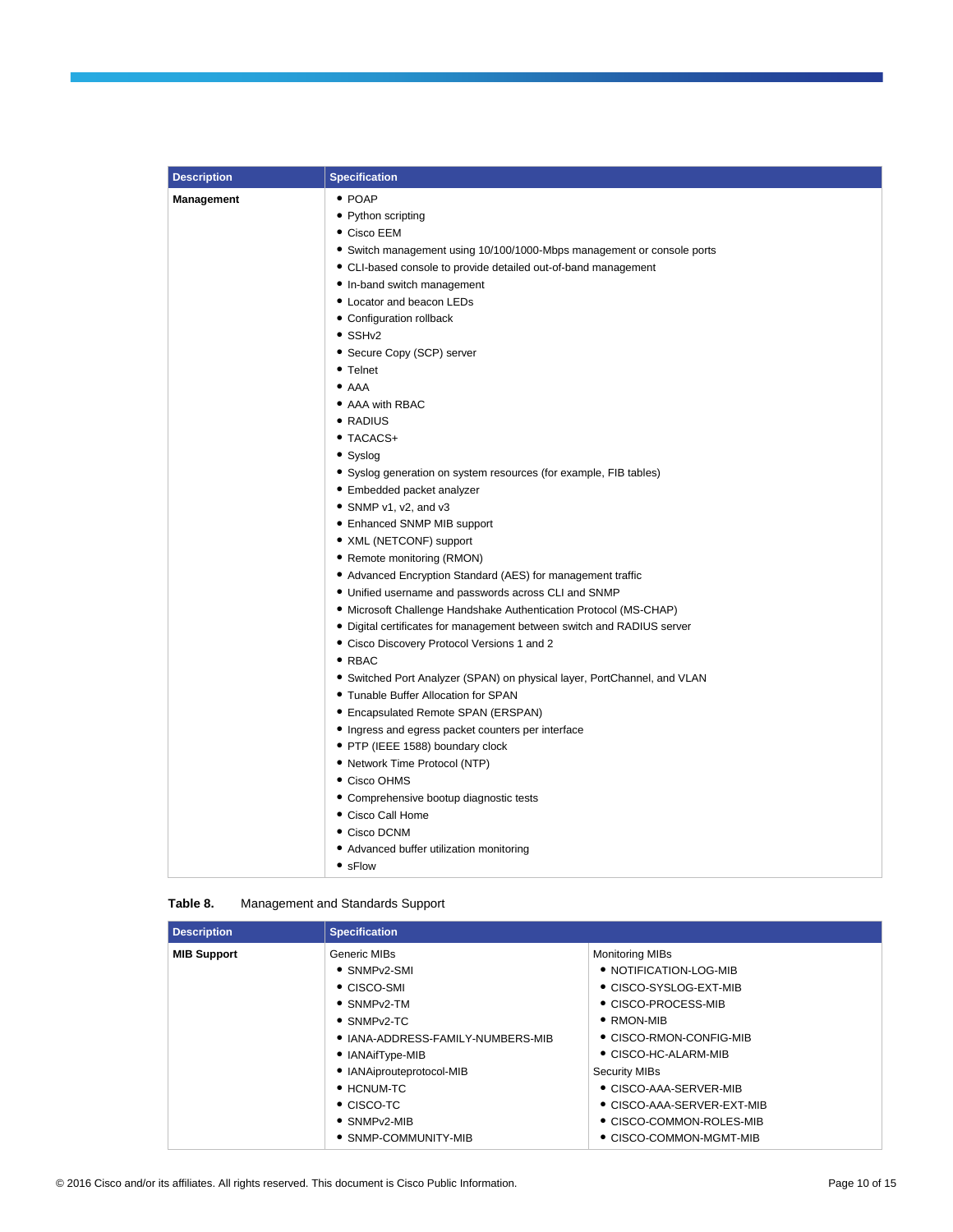| <b>Description</b> | <b>Specification</b>                                                                                                                                                                                                                                                                                                                                                                                                                                                                                                                                                                                                                                                                                                                                                                                                                                                                                           |                                                                                                                                                                           |
|--------------------|----------------------------------------------------------------------------------------------------------------------------------------------------------------------------------------------------------------------------------------------------------------------------------------------------------------------------------------------------------------------------------------------------------------------------------------------------------------------------------------------------------------------------------------------------------------------------------------------------------------------------------------------------------------------------------------------------------------------------------------------------------------------------------------------------------------------------------------------------------------------------------------------------------------|---------------------------------------------------------------------------------------------------------------------------------------------------------------------------|
|                    | • SNMP-FRAMEWORK-MIB<br>• SNMP-NOTIFICATION-MIB<br>· SNMP-TARGET-MIB<br>● SNMP-USER-BASED-SM-MIB<br>• SNMP-VIEW-BASED-ACM-MIB<br>● CISCO-SNMP-VACM-EXT-MIB<br>$\bullet$ MAU-MIB                                                                                                                                                                                                                                                                                                                                                                                                                                                                                                                                                                                                                                                                                                                                | • CISCO-SECURE-SHELL-MIB<br>Miscellaneous MIBs<br>● CISCO-LICENSE-MGR-MIB<br>• CISCO-FEATURE-CONTROL-MIB<br>• CISCO-CDP-MIB<br>• CISCO-RF-MIB<br>Layer 3 and Routing MIBs |
|                    | <b>Ethernet MIBs</b><br>• CISCO-VLAN-MEMBERSHIP-MIB<br>• LLDP-MIB<br>• IP-MULTICAST-MIB<br><b>Configuration MIBs</b><br>• ENTITY-MIB<br>$\bullet$ IF-MIB<br>• CISCO-ENTITY-EXT-MIB<br>● CISCO-ENTITY-FRU-CONTROL-MIB<br>● CISCO-ENTITY-SENSOR-MIB<br>● CISCO-SYSTEM-MIB<br>● CISCO-SYSTEM-EXT-MIB<br>• CISCO-IP-IF-MIB<br>● CISCO-IF-EXTENSION-MIB<br>• CISCO-NTP-MIB<br>• CISCO-VTP-MIB<br>• CISCO-IMAGE-MIB<br>• CISCO-IMAGE-UPGRADE-MIB                                                                                                                                                                                                                                                                                                                                                                                                                                                                     | $\bullet$ UDP-MIB<br>$\bullet$ TCP-MIB<br>• OSPF-MIB<br>$\bullet$ BGP4-MIB<br>• CISCO-HSRP-MIB                                                                            |
| <b>Standards</b>   | • IEEE 802.1D: Spanning Tree Protocol<br>• IEEE 802.1p: CoS Prioritization<br>• IEEE 802.1Q: VLAN Tagging<br>• IEEE 802.1s: Multiple VLAN Instances of Spanning Tree Protocol<br>• IEEE 802.1w: Rapid Reconfiguration of Spanning Tree Protocol<br>• IEEE 802.3z: Gigabit Ethernet<br>• IEEE 802.3ad: Link Aggregation Control Protocol (LACP)<br>• IEEE 802.3ae: 10 Gigabit Ethernet (Cisco Nexus 3064-X)<br>• IEEE 802.3ba: 40 Gigabit Ethernet<br>● IEEE 802.3an:10GBASE-T (Cisco Nexus 3064-T and 3064-32T<br>• IEEE 802.1ab: LLDP<br>• IEEE 1588-2008: Precision Time Protocol (Boundary Clock)                                                                                                                                                                                                                                                                                                           |                                                                                                                                                                           |
| <b>RFC</b>         | <b>BGP</b><br>• RFC 1997: BGP Communities Attribute<br>● RFC 2385: Protection of BGP Sessions with the TCP MD5 Signature Option<br>• RFC 2439: BGP Route Flap Damping<br>• RFC 2519: A Framework for Inter-Domain Route Aggregation<br>● RFC 2545: Use of BGPv4 Multiprotocol Extensions<br>● RFC 2858: Multiprotocol Extensions for BGPv4<br>• RFC 3065: Autonomous System Confederations for BGP<br>• RFC 3392: Capabilities Advertisement with BGPv4<br>• RFC 4271: BGPv4<br>● RFC 4273: BGPv4 MIB: Definitions of Managed Objects for BGPv4<br>• RFC 4456: BGP Route Reflection<br>• RFC 4486: Subcodes for BGP Cease Notification Message<br>• RFC 4724: Graceful Restart Mechanism for BGP<br>• RFC 4893: BGP Support for Four-Octet AS Number Space<br><b>OSPF</b><br>• RFC 2328: OSPF Version 2<br>• 8431RFC 3101: OSPF Not-So-Stubby-Area (NSSA) Option<br>• RFC 3137: OSPF Stub Router Advertisement |                                                                                                                                                                           |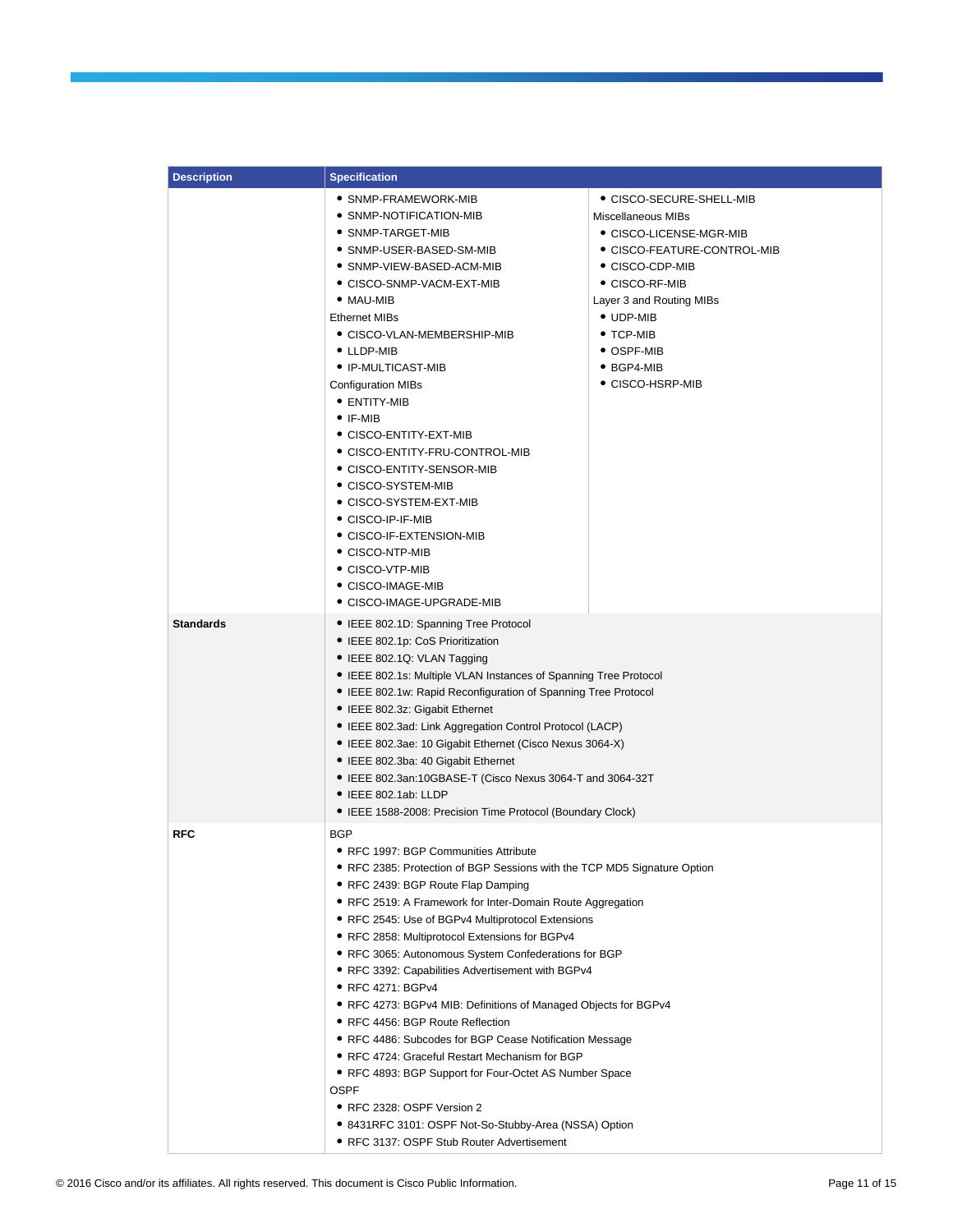| <b>Description</b> | <b>Specification</b>                                                                                |
|--------------------|-----------------------------------------------------------------------------------------------------|
|                    | • RFC 3509: Alternative Implementations of OSPF Area Border Routers                                 |
|                    | • RFC 3623: Graceful OSPF Restart                                                                   |
|                    | • RFC 4750: OSPF Version 2 MIB                                                                      |
|                    | <b>RIP</b>                                                                                          |
|                    | • RFC 1724: RIPv2 MIB Extension                                                                     |
|                    | • RFC 2082: RIPv2 MD5 Authentication                                                                |
|                    | • RFC 2453: RIP Version 2                                                                           |
|                    | • IP Services                                                                                       |
|                    | • RFC 768: User Datagram Protocol (UDP)                                                             |
|                    | • RFC 783: Trivial File Transfer Protocol (TFTP)                                                    |
|                    | • RFC 791: IP                                                                                       |
|                    | • RFC 792: Internet Control Message Protocol (ICMP)                                                 |
|                    | $\bullet$ RFC 793: TCP                                                                              |
|                    | ● RFC 826: ARP                                                                                      |
|                    | ● RFC 854: Telnet                                                                                   |
|                    | ● RFC 959: FTP                                                                                      |
|                    | ● RFC 1027: Proxy ARP                                                                               |
|                    | · RFC 1305: Network Time Protocol (NTP) Version 3                                                   |
|                    | • RFC 1519: Classless Interdomain Routing (CIDR)                                                    |
|                    | • RFC 1542: BootP Relay                                                                             |
|                    | • RFC 1591: Domain Name System (DNS) Client                                                         |
|                    | • RFC 1812: IPv4 Routers                                                                            |
|                    | ● RFC 2131: DHCP Helper                                                                             |
|                    | • RFC 2338: VRRP                                                                                    |
|                    | <b>IP Multicast</b>                                                                                 |
|                    | • RFC 2236: Internet Group Management Protocol, version 2                                           |
|                    | • RFC 3376: Internet Group Management Protocol, Version 3                                           |
|                    | • RFC 3446: Anycast Rendezvous Point Mechanism Using PIM and MSDP                                   |
|                    | ● RFC 3569: An Overview of SSM                                                                      |
|                    | • RFC 3618: Multicast Source Discovery Protocol (MSDP)                                              |
|                    | • RFC 4601: Protocol Independent Multicast - Sparse Mode (PIM-SM): Protocol Specification (Revised) |
|                    | • RFC 4607: Source-Specific Multicast for IP                                                        |
|                    | • RFC 4610: Anycast-RP using PIM                                                                    |
|                    | • RFC 5132: IP Multicast MIB                                                                        |

## Software Requirements

Cisco Nexus 3000 Series Switches are supported by Cisco NX-OS Software Release 5.0 and later. Cisco NX-OS interoperates with any networking OS, including Cisco IOS Software, that conforms to the networking standards mentioned in this data sheet.

# Regulatory Standards Compliance

Table 9 summarizes regulatory standards compliance for the Cisco Nexus 3000 Series.

**Table 9.** Regulatory Standards Compliance: Safety and EMC

| <b>Specification</b>         | <b>Description</b>                                                                                                                                                               |
|------------------------------|----------------------------------------------------------------------------------------------------------------------------------------------------------------------------------|
| <b>Regulatory compliance</b> | • Products should comply with CE Markings per directives 2004/108/EC and 2006/95/EC                                                                                              |
| <b>Safety</b>                | • UL 60950-1 Second Edition<br>• CAN/CSA-C22.2 No. 60950-1 Second Edition<br>• EN 60950-1 Second Edition<br>• IEC 60950-1 Second Edition<br>• AS/NZS 60950-1<br>$\bullet$ GB4943 |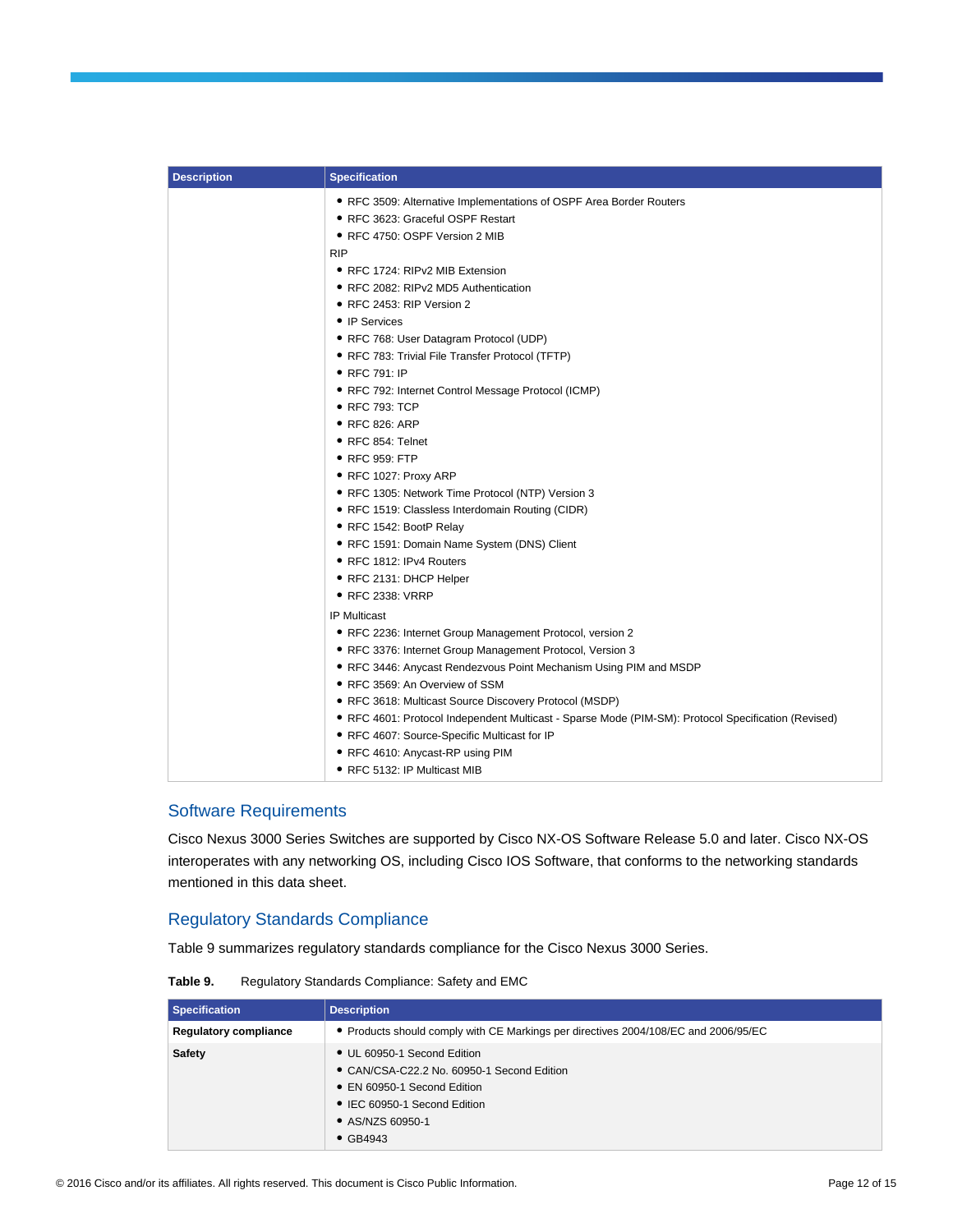| <b>Specification</b>  | <b>Description</b>                                                                                                                                                                                                              |
|-----------------------|---------------------------------------------------------------------------------------------------------------------------------------------------------------------------------------------------------------------------------|
| <b>EMC: Emissions</b> | • 47CFR Part 15 (CFR 47) Class A<br>• AS/NZS CISPR22 Class A<br>• CISPR22 Class A<br>• EN55022 Class A<br>• ICES003 Class A<br>• VCCI Class A<br>$\bullet$ EN61000-3-2<br>• EN61000-3-3<br>• KN22 Class A<br>• CNS13438 Class A |
| <b>EMC: Immunity</b>  | • EN55024<br>• CISPR24<br>• EN300386<br>$\bullet$ KN24                                                                                                                                                                          |

# Ordering Information

Table 10 provides ordering information for the Cisco Nexus 3064 switches.

| Table 10. | Ordering Information |
|-----------|----------------------|
|-----------|----------------------|

| <b>Part Number</b>       | <b>Description</b>                                                          |  |
|--------------------------|-----------------------------------------------------------------------------|--|
| Chassis                  |                                                                             |  |
| N3K-C3064PQ-10GX         | Nexus 3064-X, 48 SFP+ and 4 QSFP+ ports, with enhanced scale, low latency   |  |
| N3K-C3064TQ-10GT         | Nexus 3064-T, 48 10GBase-T and 4 QSFP+ ports                                |  |
| N3K-C3064TQ-32T          | Nexus 3064-32T, 32 10GBase-T and 4 QSFP+ ports                              |  |
| <b>N3K-C3064-FAN</b>     | Nexus 3064 Fan Module, Forward airflow (port side exhaust)                  |  |
| N3K-C3064-FAN-B          | Nexus 3064 Fan Module, Reversed airflow (port side intake)                  |  |
| N2200-PAC-400W           | N2K/3K 400W AC Power Supply, Forward airflow (port side exhaust)            |  |
| N2200-PAC-400W-B         | N2K/3K 400W AC Power Supply, Reversed airflow (port side intake)            |  |
| NXA-PAC-500W             | Nexus 3064-T 500W AC PSU, Forward airflow (port side exhaust)               |  |
| NXA-PAC-500W-B           | Nexus 3064-T 500W AC PSU, Reverse airflow (port side intake)                |  |
| N2200-PDC-400W           | N2K/3K 400W DC Power Supply, Forward airflow (port side exhaust)            |  |
| N3K-PDC-350W-B           | N3K Series 350W DC Power Supply, Reversed airflow (port side intake)        |  |
| <b>Software Licenses</b> |                                                                             |  |
| N3K-BAS1K9               | Nexus 3000 Layer 3 Base License                                             |  |
| N3K-LAN1K9               | Nexus 3000 Layer 3 LAN Enterprise License (Requires N3K-BAS1K9 License)     |  |
| NDB-FX-SWT-K9            | License for Tap/SPAN aggregation using Cisco Nexus Data Broker              |  |
| N3064T-32T-LIC           | Factory installed 32 Port license for N3064-32T                             |  |
| N3064T-16T-UPG=          | 16 Port Upgrade License for N3064-32T                                       |  |
| <b>Spares</b>            |                                                                             |  |
| N3K-C3064-FAN=           | Nexus 3064 Fan Module, Forward airflow (port side exhaust), Spare           |  |
| N3K-C3064-FAN-B=         | Nexus 3064 Fan Module, Reversed airflow (port side intake), Spare           |  |
| N2000-PAC-400W=          | N2K/3K 400W AC Power Supply, Forward airflow (port side exhaust), Spare     |  |
| N2000-PAC-400W-B=        | N2K/3K 400W AC Power Supply, Reversed airflow (port side intake), Spare     |  |
| NXA-PAC-500W=            | Nexus 3064-T 500W AC PSU, Forward airflow (port side exhaust), Spare        |  |
| <b>NXA-PAC-500W-B=</b>   | Nexus 3064-T 500W AC PSU, Reverse airflow (port side intake), Spare         |  |
| N2200-PDC-400W=          | N2K/3K 400W DC Power Supply, Forward airflow (port side exhaust), Spare     |  |
| N3K-PDC-350W-B=          | N3K Series 350W DC Power Supply, Reversed airflow (port side intake), Spare |  |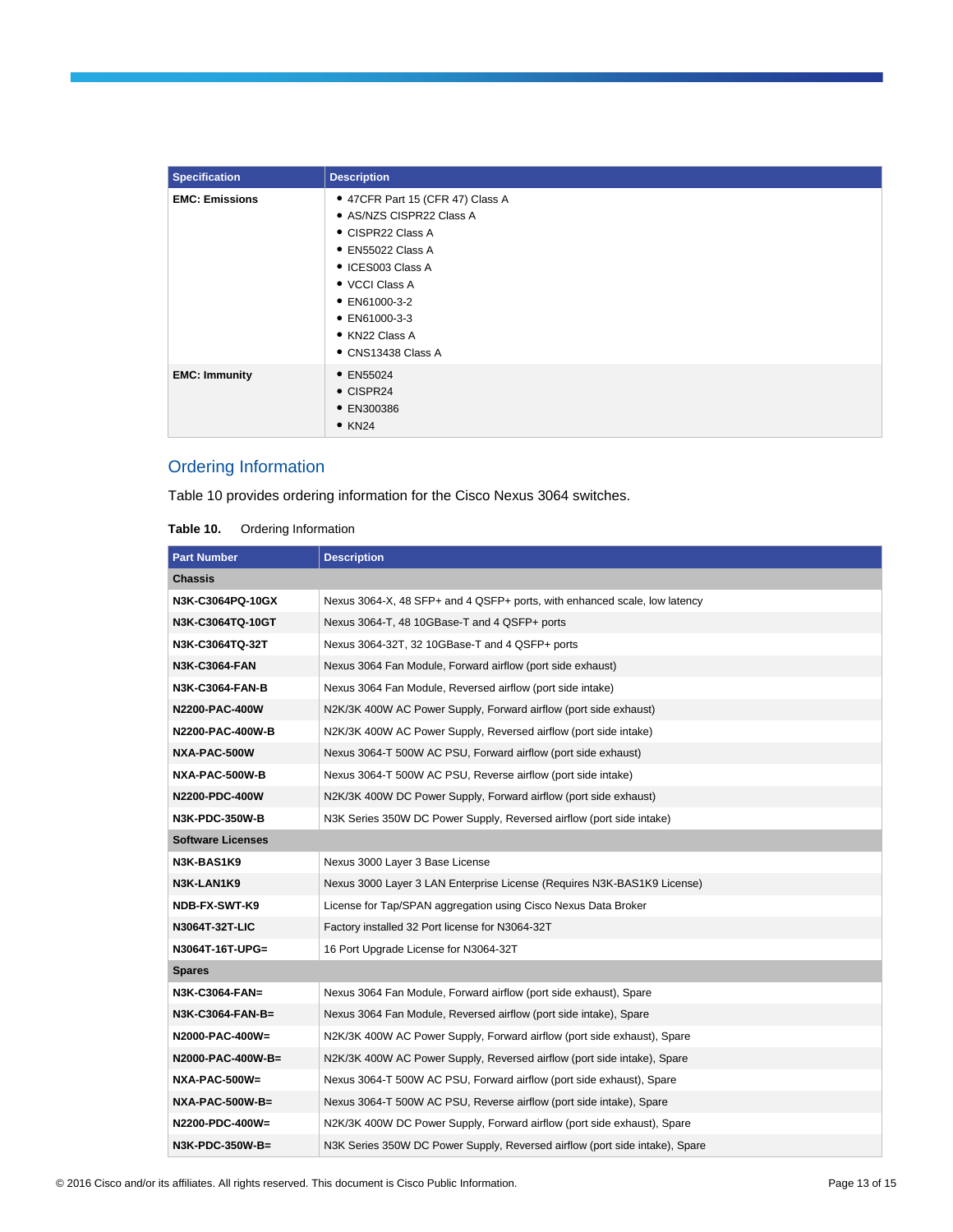| <b>Part Number</b>       | <b>Description</b>                                                                                |
|--------------------------|---------------------------------------------------------------------------------------------------|
| N3K-C3064-ACC-KIT=       | Nexus 3064PQ Accessory Kit                                                                        |
| <b>Bundles</b>           |                                                                                                   |
| N3K-C3064-X-FA-L3        | Nexus 3064-X, Forward Airflow (port side exhaust), AC P/S, Base and LAN Enterprise License Bundle |
| N3K-C3064-X-BA-L3        | Nexus 3064-X, Reversed Airflow (port side intake), AC P/S, Base and LAN Enterprise License Bundle |
| N3K-C3064-X-FD-L3        | Nexus 3064-X, Forward Airflow (port side exhaust), DC P/S, Base and LAN Enterprise License Bundle |
| N3K-C3064-X-BD-L3        | Nexus 3064-X, Reversed Airflow (port side intake), DC P/S, Base and LAN Enterprise License Bundle |
| N3K-C3064-T-FA-L3        | Nexus 3064-T, Forward Airflow (port side exhaust), AC P/S, Base and LAN Enterprise License Bundle |
| N3K-C3064-T-BA-L3        | Nexus 3064-T, Reversed Airflow (port side intake), AC P/S, Base and LAN Enterprise License Bundle |
| <b>Cables and Optics</b> |                                                                                                   |
| $QSFP-40G-SR4(=)$        | 40GBASE-SR4 QSFP Transceiver Module with MPO Connector                                            |
| $QSFP-40G-CSR4(=)$       | QSFP 4x10GBASE-SR Transceiver Module, MPO, 300M                                                   |
| QSFP-H40G-CU1M(=)        | 40GBASE-CR4 Passive Copper Cable, 1m                                                              |
| QSFP-H40G-CU3M(=)        | 40GBASE-CR4 Passive Copper Cable, 3m                                                              |
| QSFP-H40G-CU5M(=)        | 40GBASE-CR4 Passive Copper Cable, 5m                                                              |
| QSFP-4SFP10G-CU1M(=)     | QSFP to 4xSFP10G Passive Copper Splitter Cable, 1m                                                |
| QSFP-4SFP10G-CU3M(=)     | QSFP to 4xSFP10G Passive Copper Splitter Cable, 3m                                                |
| QSFP-4SFP10G-CU5M(=)     | QSFP to 4xSFP10G Passive Copper Splitter Cable, 5m                                                |
| SFP-10G-SR(=)            | 10GBASE-SR SFP+ Module                                                                            |
| <b>SFP-10G-LR(=)</b>     | 10GBASE-LR SFP+ Module                                                                            |
| SFP-10G-ER(=)            | Cisco 10GBASE-ER SFP+ Module for SMF                                                              |
| SFP-10G-ZR(=)            | Cisco 10GBASE-ZR SFP+ Module for SMF                                                              |
| SFP-H10GB-CU1M(=)        | 10GBASE-CU SFP+ Cable 1 Meter                                                                     |
| SFP-H10GB-CU3M(=)        | 10GBASE-CU SFP+ Cable 3 Meter                                                                     |
| SFP-H10GB-CU5M(=)        | 10GBASE-CU SFP+ Cable 5 Meter                                                                     |
| SFP-H10GB-ACU7M(=)       | Active Twinax Cable Assembly, 7m                                                                  |
| SFP-H10GB-ACU10M(=)      | Active Twinax Cable Assembly, 10m                                                                 |
| $SFP-GE-T(=)$            | 1000BASE-T NEBS 3 ESD                                                                             |
| $GLC-T(=)$               | 1000BASE-T SFP                                                                                    |
| GLC-SX-MM(=)             | GE SFP, LC Connector SX Transceiver                                                               |
| GLC-LH-SM(=)             | GE SFP, LC Connector LX/LH Transceiver                                                            |

# **Warranty**

The Cisco Nexus 3000 Series Switches have a 1-year limited hardware warranty. The warranty includes hardware replacement with a 10-day turnaround from receipt of a return materials authorization (RMA).